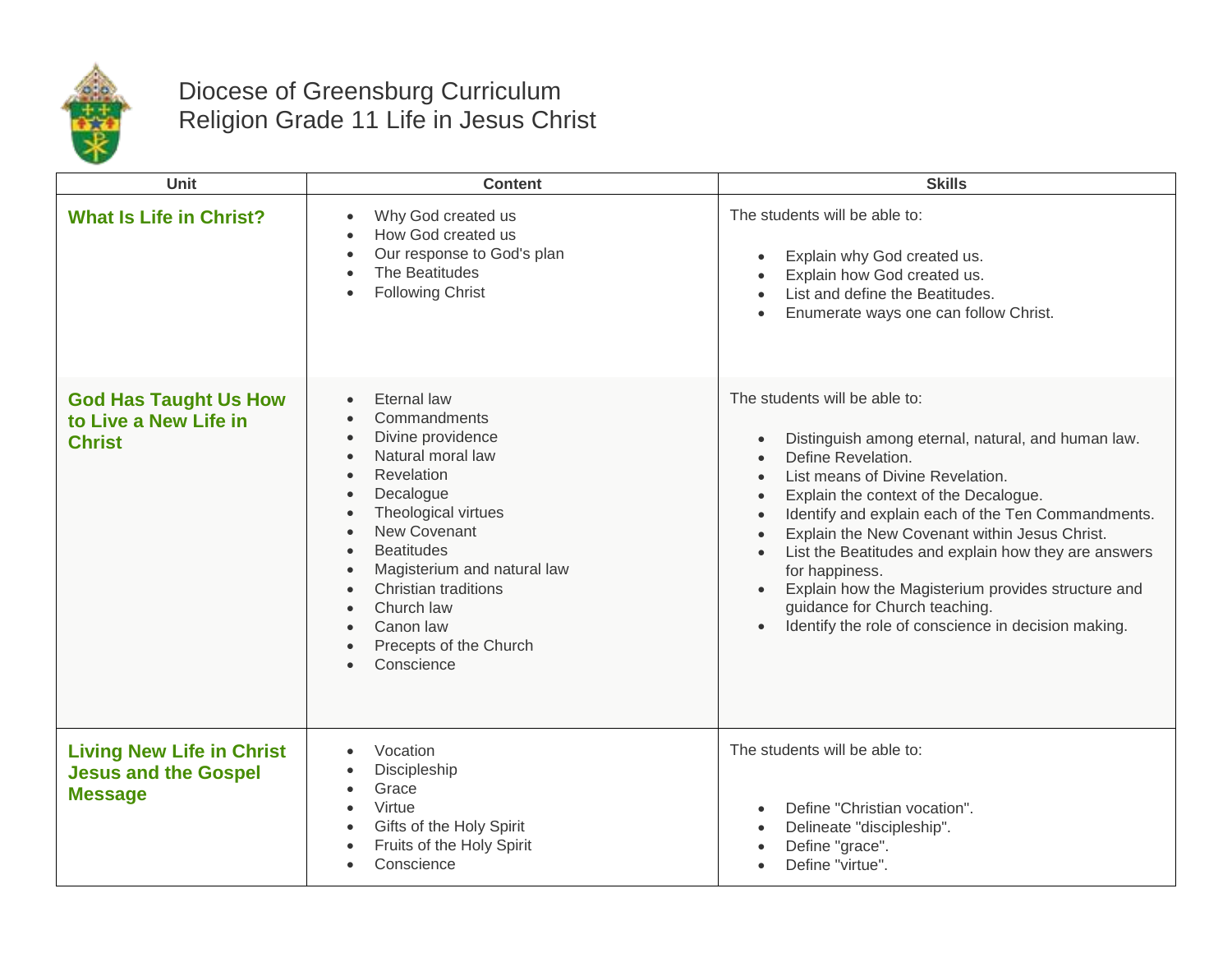| Unit                      | <b>Content</b>                                                                                                                                                                                                                                                                                                                                                                                                                                                                                                                                     | <b>Skills</b>                                                                                                                                                                                                                                     |
|---------------------------|----------------------------------------------------------------------------------------------------------------------------------------------------------------------------------------------------------------------------------------------------------------------------------------------------------------------------------------------------------------------------------------------------------------------------------------------------------------------------------------------------------------------------------------------------|---------------------------------------------------------------------------------------------------------------------------------------------------------------------------------------------------------------------------------------------------|
|                           | Types of conscience<br>Formation of conscience<br>Informed conscience<br>Freedom of conscience                                                                                                                                                                                                                                                                                                                                                                                                                                                     | List and explain the gifts and fruits of the Holy Spirit.<br>$\bullet$<br>Define "conscience".<br>Identify types of conscience.<br>Explain the proper formation of conscience.<br>Define "informed conscience".<br>Explain freedom of conscience. |
| <b>The Reality of Sin</b> | Original innocence<br>$\bullet$<br>Original Sin<br><b>Effects of Original Sin</b><br>$\bullet$<br>Sin of omission<br>Sin of commission<br>Venial sin<br>Mortal sin<br>Capital sins                                                                                                                                                                                                                                                                                                                                                                 | The students will be able to:<br>Define each type of sin.<br>$\bullet$<br>Explain the effects of sin.                                                                                                                                             |
| <b>Challenges</b>         | If God created me free, doesn't that mean that I<br>$\bullet$<br>alone can decide what is right and wrong?<br>Isn't it wrong to judge other people by telling<br>$\bullet$<br>them something they are doing is wrong?<br>Isn't it wrong for the Church to impose her views<br>$\bullet$<br>of morality on others?<br>Why can't we make up our own minds and be in<br>$\bullet$<br>control over everything?<br>Should I not have to worry about helping<br>$\bullet$<br>anyone else since my concern should be to<br>care for myself and my family? | The students will be able to:<br>Synthesize the information already learned in order to<br>$\bullet$<br>answer one of the five "challenge" questions<br>presented by the USCCB curriculum                                                         |